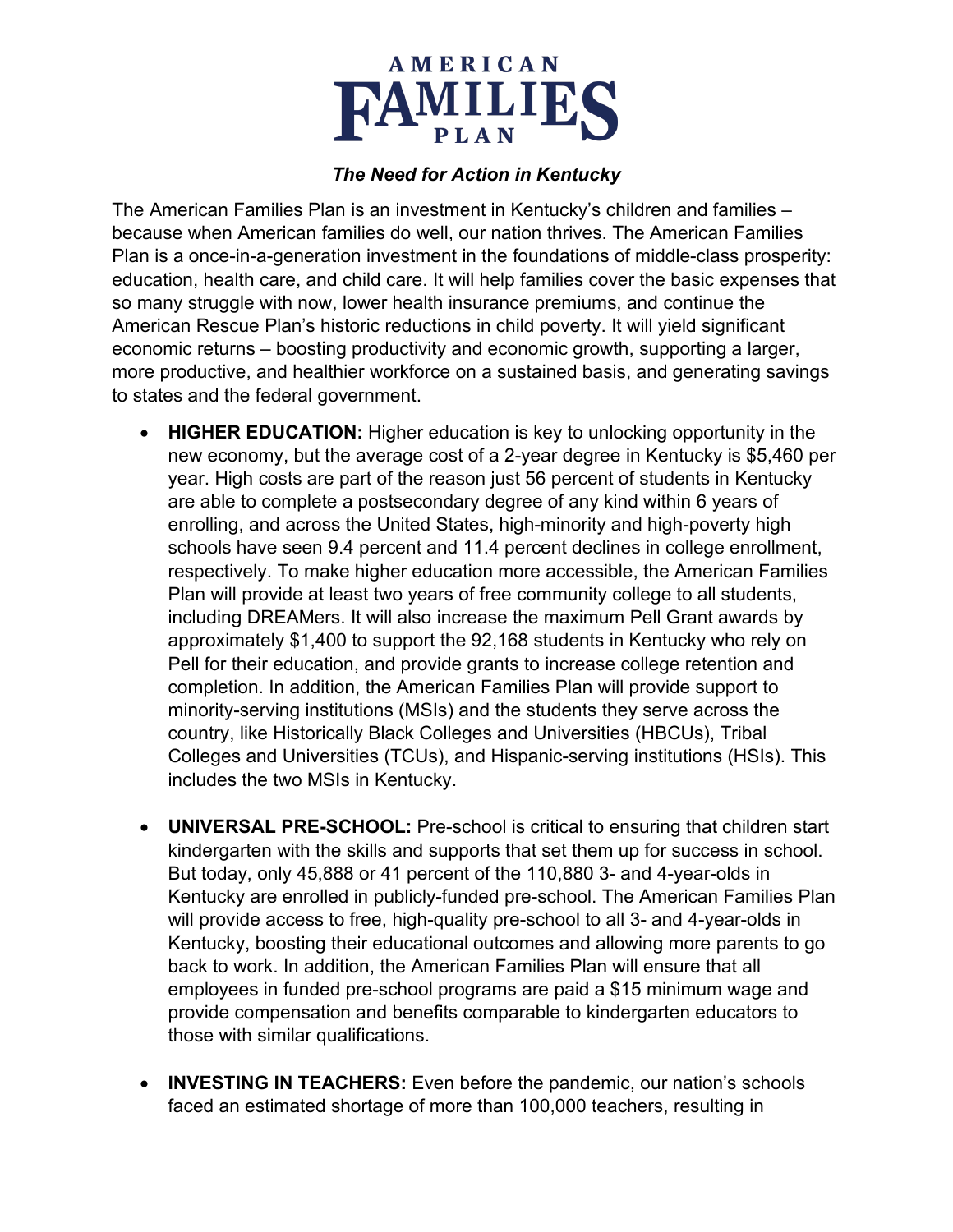teachers either teaching out of their subject area or positions going unfilled. Kentucky has seen a 37 percent decline in new teacher supply. In high-need areas like special education and bilingual education, the lack of qualified teachers is worsening educational disparities for students with disabilities and English-learners. And while we know that having teachers reflect the communities they serve is critical to student performance, in Kentucky just 4 percent of teachers are teachers of color, while students of color make up 23 percent of the student population. The American Families Plan will invest \$9 billion in our teachers so we address teacher shortages, improve teacher preparation, recruit and develop more teachers of color, and leverage our veteran teachers to help support and train new teachers.

- **CHILD CARE:** Affordable child care is a barrier for many Kentuckians. The average annual cost of a child care center for a toddler in Kentucky is \$7,574, meaning that a two-parent household would on average need to spend 9 percent of their income on care for one child every year. The lack of affordable child care also makes it more difficult for women to remain in their jobs, contributing to the 24 percent gender gap in workforce participation between mothers and fathers in Kentucky. And access to care is just as important as cost, especially for the 50 percent of Kentuckians living in areas without enough child care options to meet the need. The American Families Plan will enable low and middle-income families to pay no more than 7 percent of their income on high-quality child care, generating lifetime benefits for 78,064 children in Kentucky and helping working families make ends meet. We must also make sure child care is a source of good jobs for Kentucky, where the median hourly wage of child care workers is just \$9.89 per hour. The American Families Plan will ensure a \$15 minimum wage for early childhood educators and provide compensation and benefits comparable to kindergarten educators to those with similar qualifications.
- **PAID LEAVE:** Paid leave has been shown to reduce racial wealth gaps, improve child health, increase employee retention, and boost women's workforce participation. These supports are especially critical now, with COVID-19 resulting in lost wages and a decline in economic activity. But in Kentucky and across the nation, more than 110 million workers lack access to paid family leave and nearly 84 million lack access to paid medical leave. For the country's lowest-wage workers, many of whom are women and workers of color, 95 percent are without paid family leave and 91 percent without paid medical leave. The American Families Plan will create a national, comprehensive paid family and medical leave program to ensure workers receive partial wage replacement from the government to take time to bond with a new child, care for a seriously ill loved one, deal with a loved one's military deployment, find safety from sexual assault, stalking, or domestic violence, and heal from their own serious illness.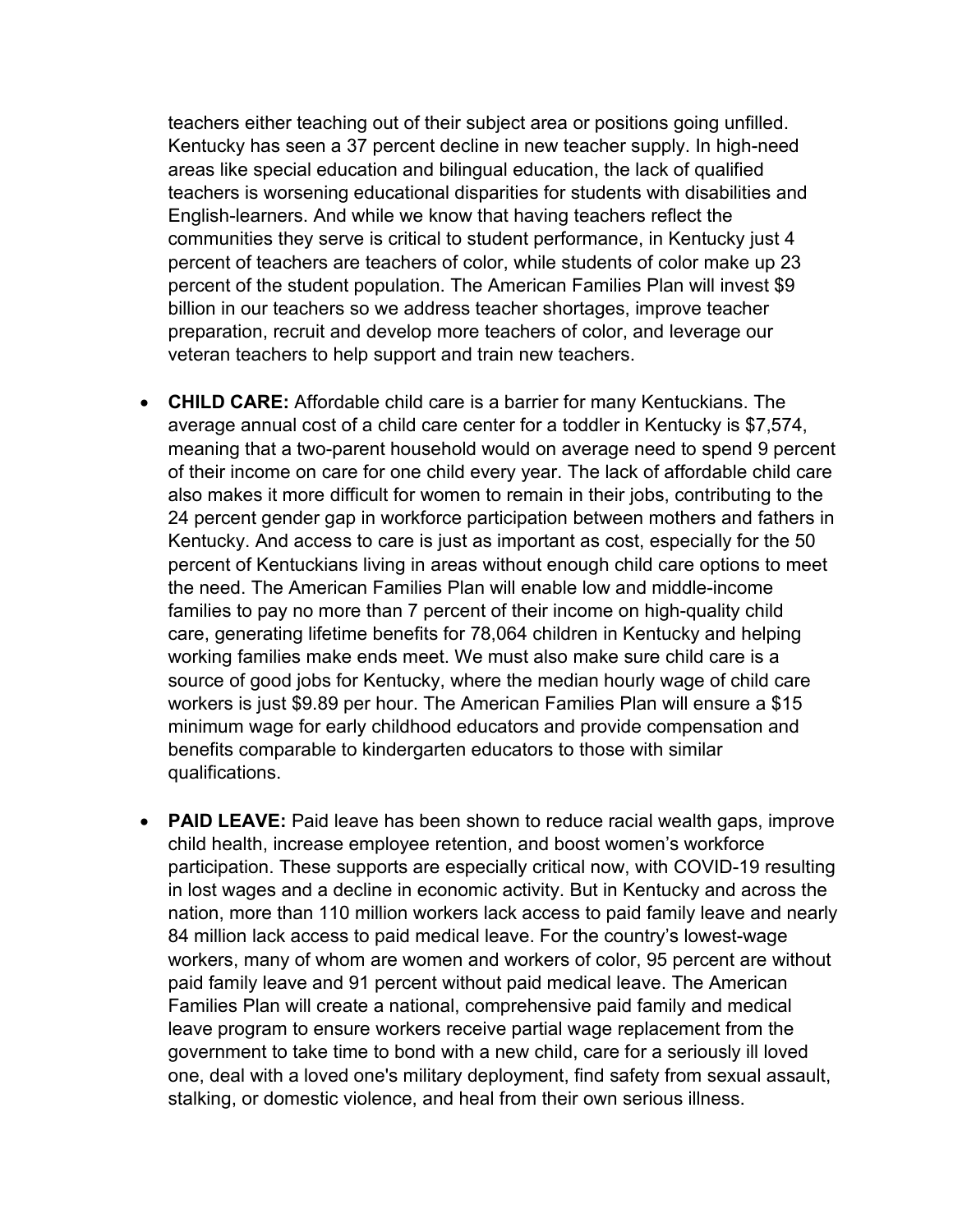- **CHILD NUTRITION:** A good diet is critical to a child's health and ability to succeed in school, but 22 percent of children in Kentucky live in food insecure households and 37 percent are obese. The American Families Plan will ensure that the nutritional needs of Kentucky's children are met by expanding access to free school meals to an additional 121,000 students and providing 602,000 students with resources to purchase food over the summer.
- **HEALTH CARE:** Health care should be a right, not a privilege, and Kentuckians facing illness should never have to worry about how they are going to pay for their treatment. President Biden has a plan to build on the Affordable Care Act to lower prescription drug costs, reduce premiums, lower the Medicare enrollment age to 60, create a public option, and close the Medicaid coverage gap to help millions of Americans gain health insurance. The American Rescue Plan provided two years of lower health insurance premiums for those who buy coverage on their own; the American Families Plan will make those premium reductions permanent. In Kentucky, that means 61,000 uninsured people will gain coverage and 42,600 will on average save hundreds of dollars per year on their premiums. The average American family will save \$50 per person per month on health coverage. In addition, the American Families Plan will support maternal health and the families of veterans receiving health care services, key parts of a historic investment in health care affordability for all Americans.
- **TAX CUTS FOR KENTUCKY'S FAMILIES AND WORKERS.** There are 96,000 children or 10 percent of children under the age of 18 in Kentucky who are considered poor. The American Families Plan will bolster financial security and spur economic growth in Kentucky by reducing taxes on the middle class and those striving to break into it.
	- o The American Families Plan will extend through 2025 the American Rescue Plan's Child Tax Credit (CTC) increases to \$3,000 per child 6 years old and above and \$3,600 per child under 6. It will also make the credit fully refundable so that low-income families can now receive the same credit as middle-income families. This extension will benefit 929,000 children in Kentucky, including 203,000 children of color. This proposal is estimated to lift 66,000 children out of poverty in Kentucky and reduce child poverty in the state by 44 percent.
	- $\circ$  To support families with child care needs, the American Families Plan will provide a permanent increase to the temporary Child and Dependent Care Tax Credit expansion enacted in the American Rescue Plan. Families will get back as a tax credit as much as half of their spending on child care for